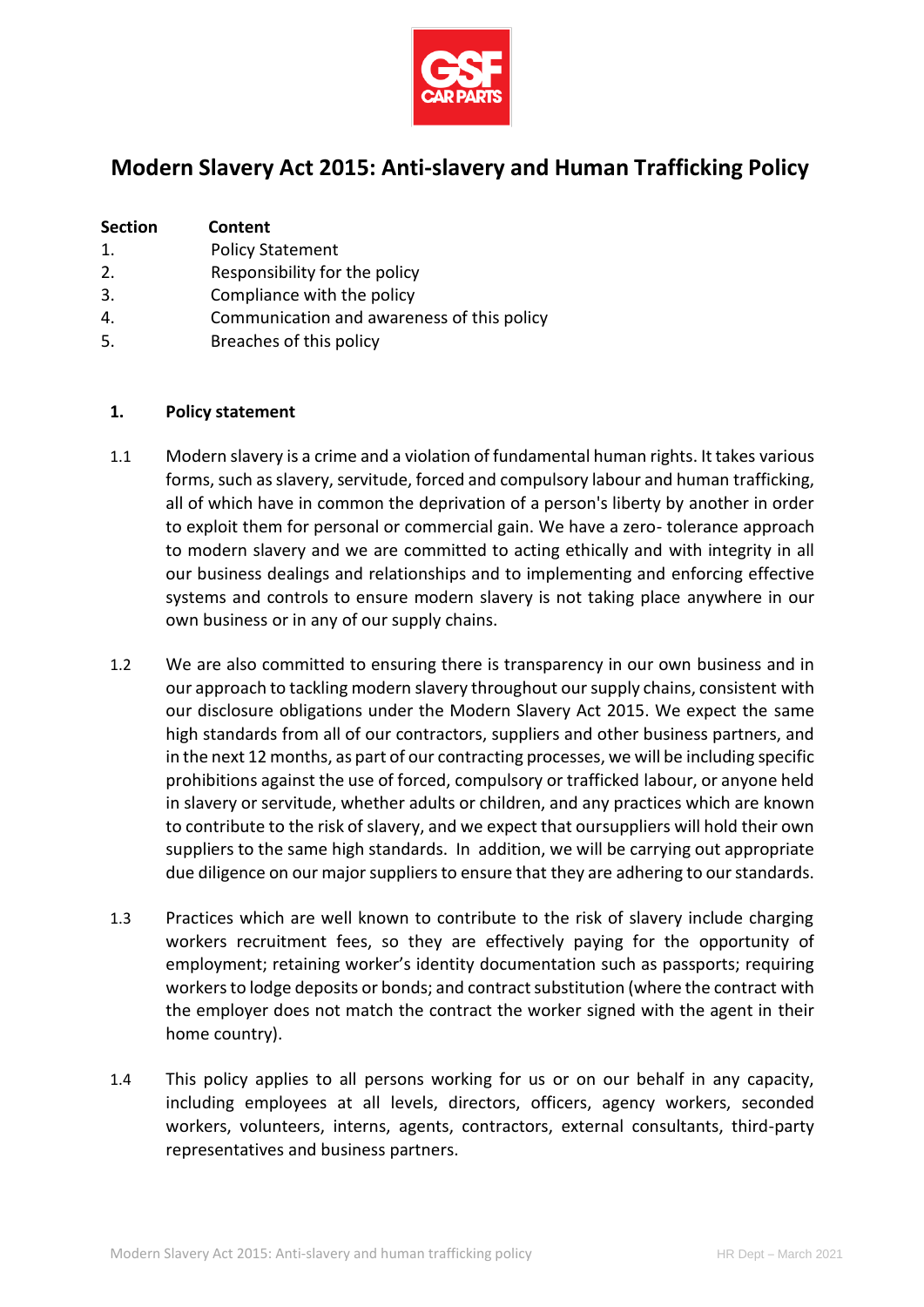

1.5 This policy does not form part of any employee's contract of employment and we may ait at any time.

## **2. Responsibility for the policy**

- 2.1 The board of directors has overall responsibility for ensuring this policy complies with our legal and ethical obligations, and that all those under our control comply with it.
- 2.2 The Group Commercial Director has primary and day-to-day responsibility for implementing this policy, monitoring its use and effectiveness, dealing with any queries about it, and auditing internal control systems and procedures to ensure they are effective in countering modern slavery.
- 2.3 Management at all levels are responsible for ensuring those reporting to them understand and comply with this policy and all branch managers are given training on it.
- 2.4 You are invited to comment on this policy and suggest ways in which it might be improved. Comments, suggestions and queries are encouraged and should be addressed to the compliance manager.

#### **3. Compliance with the policy**

- 3.1 You must ensure that you read, understand and comply with this policy.
- 3.2 The prevention, detection and reporting of modern slavery in any part of our business or supply chains is the responsibility of all those working for us or under our control. You are required to avoid any activity that might lead to, or result in, a breach of this policy.
- 3.3 You must notify your manager or the HR Department as soon as possible if you believe or suspect that a conflict with this policy has occurred, or may occur in the future.
- 3.4 You are encouraged to raise concerns about any issue or suspicion of modern slavery in any parts of our business or supply chains of any supplier tier at the earliest possible stage.
- 3.5 If you believe or suspect a breach of this policy has occurred or that it may occur you must notify your manager or the HR Department in accordance with our Whistleblowing Policy as soon as possible.
- 3.6 If you are unsure about whether a particular act, the treatment of workers more generally, or their working conditions within any tier of our supply chains constitutes any of the various forms of modern slavery, raise it with your manager, or the HR Department.